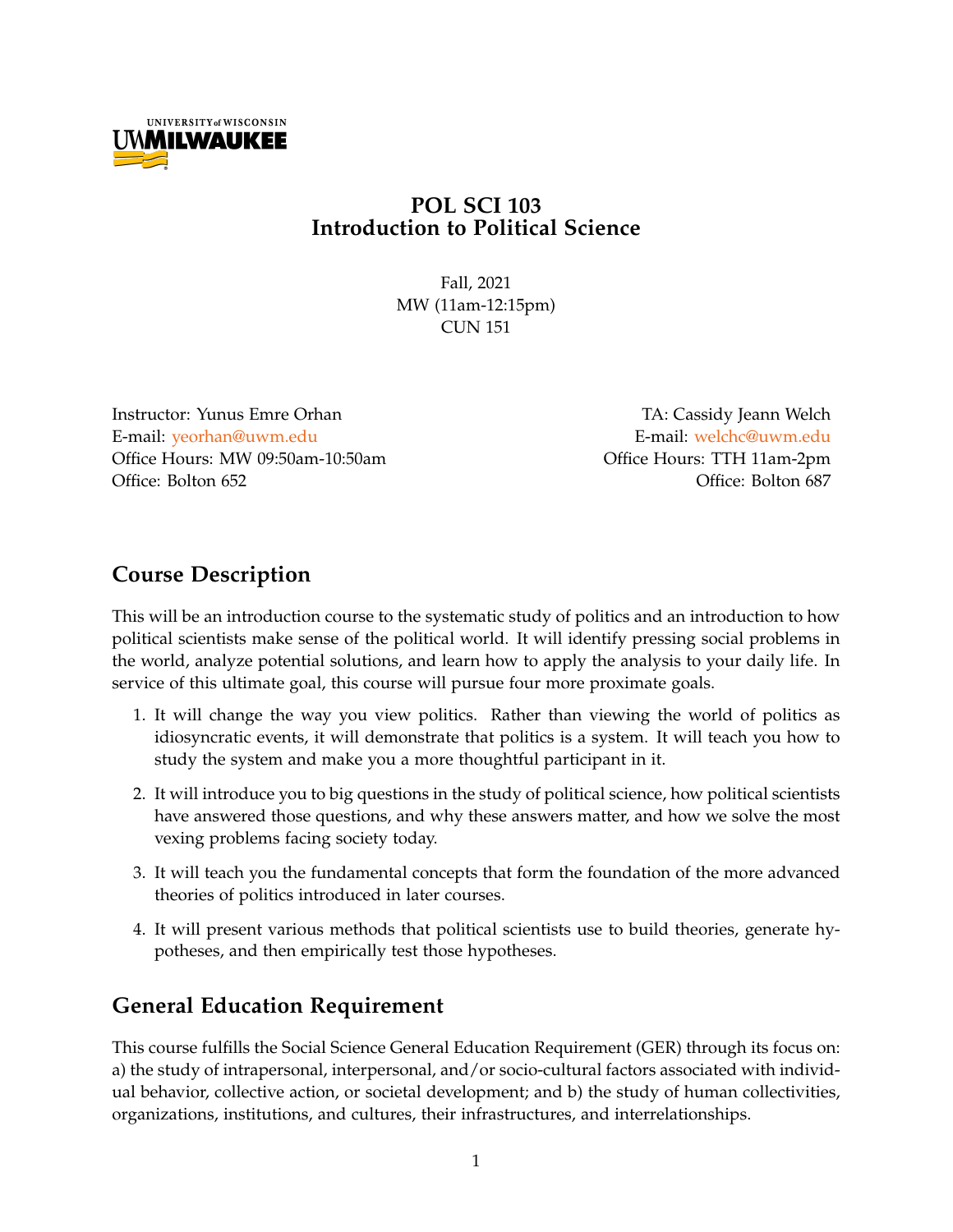# **Prerequisites**

There is no specific pre-requisite except for high-school civic education.

# **Required Materials**

There is no required text for the course. All the readings materials will be freely available through Canvas.

Therefore, students are required to have stable internet access in order to use the Canvas system (<https://uwm.edu/canvas/>). However, no special computer skills are required. In case students need technical help, contact UWM Help Desk (414-229-4040, help@uwm.edu).

# **Course Requirements**

This is a 3-credit face-to-face course. In order to achieve the learning goals of the course, students are required to set aside a minimum of 6 hours each week for reading and learning the course materials, attending lectures, and working on other assignments.

## **(1) Discussion Sessions**

Discussion is central to this class. Debating is an excellent way of improving speaking skills and is particularly helpful in providing experience in developing a convincing argument. Such sessions aim to give you the chance to discuss over philosophically sensitive issues.

Beginning in the second week, there will be nine (9) in-class discussion sessions on Wednesdays. Each discussion materials will be uploaded in advance. Each session will cover specified topics and follow up with a Socratic-style discussion. Thus, each discussion will include two competing perspectives with the goal of contradicting each other's arguments.

There will be approximately 9 discussants each week. Each session will involve two groups and open with the one team presenting their arguments, followed by a member of the opposing team. This pattern will be repeated for the other speakers in each team. Finally, each team gets an opportunity for rebutting the arguments of the opponent and defending their arguments.

Discussants should speak slowly and clearly. There cannot be any interruptions. Discussants must wait their turns. The instructor may need to enforce the rules. Discussants are expected to form a cooperative argumentative dialogue based on asking and answering questions to stimulate critical thinking and to draw out ideas and underlying presuppositions.

The audience should be taking notes as the debate proceeds. When the formal debate is finished, members of the audience should be given an opportunity to ask questions and to contribute their own thoughts and opinions on the arguments presented. Members of the debate teams may also wish to reflect on their performance and seek feedback from the audience, including the instructor.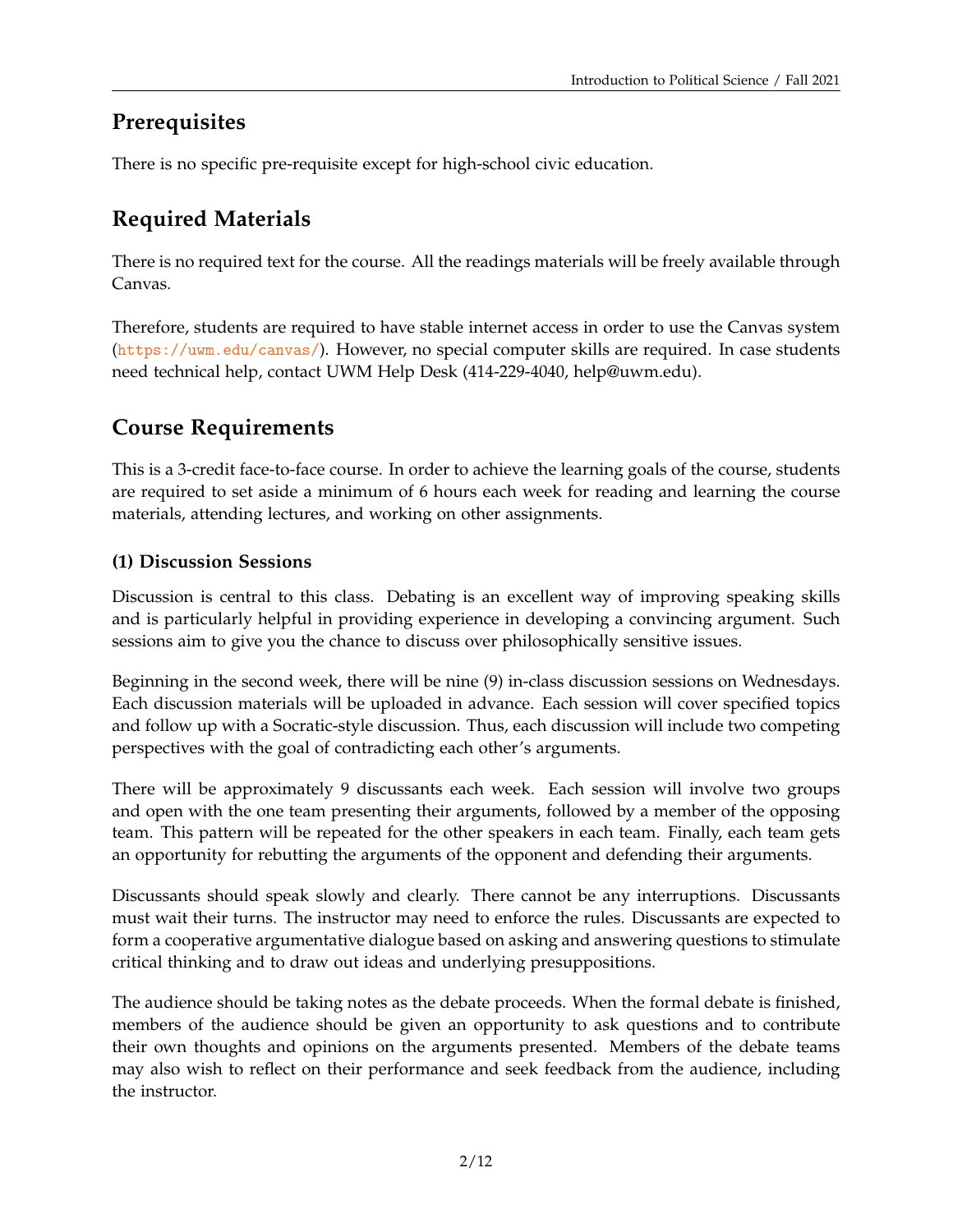The nine discussion sessions are scheduled as follows:

- W2: Do protests work?
- W3: Is it rational for an individual citizen to vote?
- W4: Do ideologies still matter?
- W5: Is lobbying a problem?
- W7: Is American democracy in decline?
- W8: Is globalization good or bad?
- W9: Can wars ever be just?
- W10: Do terrorists win?
- W11: Do international organizations matter?

Each student will present on one class discussion questions. Students presenting in a given week should talk to me after class the week before, in order to agree on what will be debated or what side of the debate will be studied. Each presenter will prepare their own talking points, and should never read long statements written by others. Presentation notes ( $\approx$  400 words) are due after class on the day that presentations are made. **I do not accept late papers**. Presentation notes and the discussion performance of the student are worth 10% of the final course grade. **For all other technical expectations** about writing a discussion notes, please see the **"Tips for Discussion Notes"** document uploaded on Canvas.

#### **(2) Exams**

There are two in-class exams. Each exam is worth 30% of the final course grade. You will be given 75 minutes for the exam. Both exams will consist of one essay section. Second exam, however, **(not the first exam)** will consist of one multiple choice section in addition to the essay section.

Essay questions will be similar to our weekly topics. Thus, you will know all possible questions in advance. On the day the exam is due, I will randomly choose one of them for the exam. You are expected to write an integrative essay to address the selected question.

In the multiple-choice section of the second exam, you will be given various questions and arguments, and you are expected to find the dependent variable, independent variable, or research question of a paragraph or a sentence.

So, if you read all the materials weekly and take notes by attending lectures, there is no much to do for being ready for the exam. You just need to understand the logic of writing integrative essays. All lecture slides will be uploaded to Canvas weekly. **For all other technical expectations** about exam grading and writing an integrative essay, please see the **"Tips for Exams"** and **"Tips for Integrative Essays"** documents uploaded on Canvas.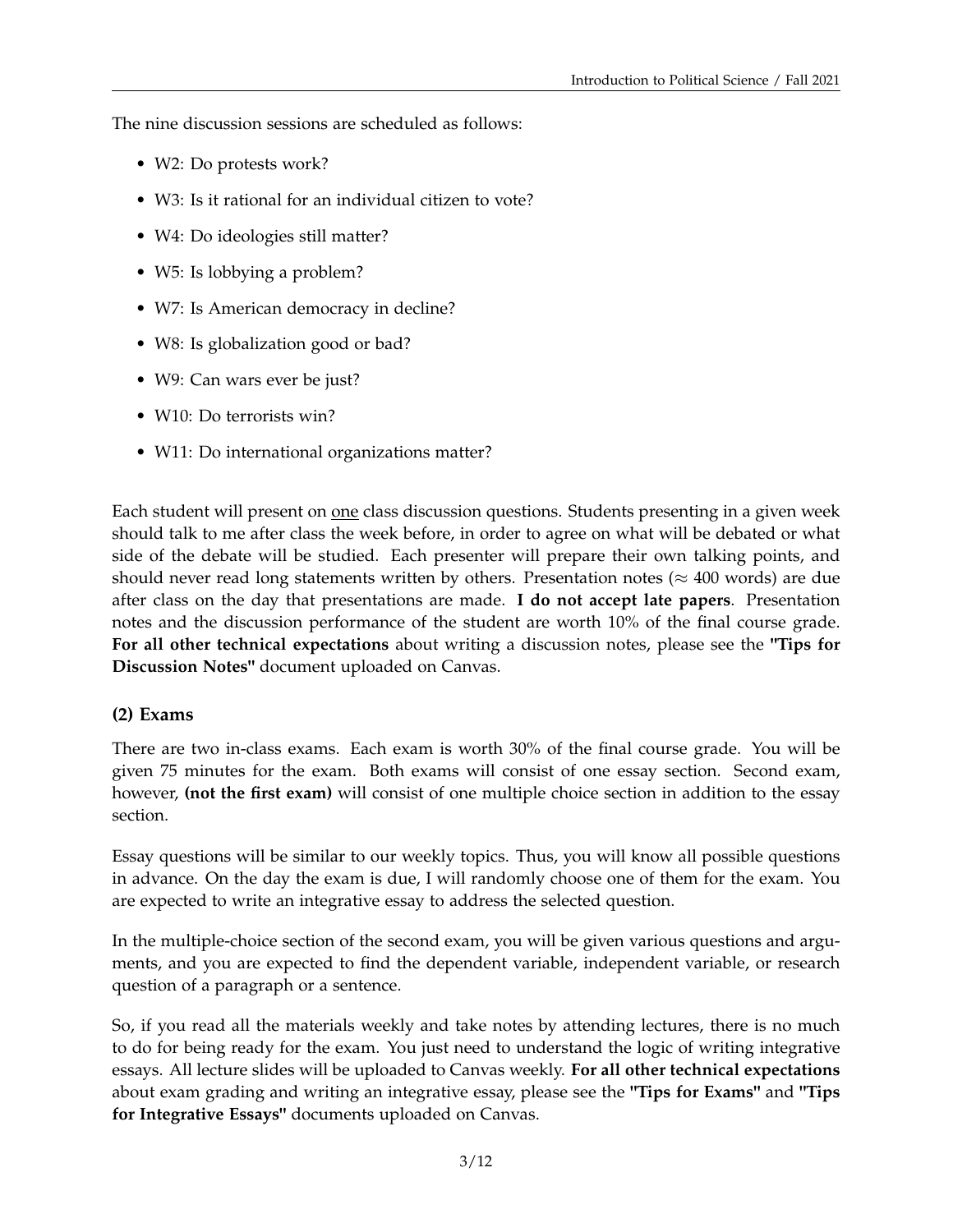The question pool for the first exam is as follows:

- Why do we need government?
- Why do people vote?
- Why do we divide into liberals and conservatives?
- Why do we need non-governmental actors in politics?

The question pool for the second exam is as follows:

- Why are some countries democratic while others not?
- Why are some countries rich and other countries poor?
- Why do states go to war?
- Why do groups go to war?
- Why do we need international organizations?

### **(3) Policy Report**

In order to maximize learning experience, you will research one of the two contemporary issues in the U.S. (polarization, economic inequality, or environment). This 2-page policy report is worth 20% of your final grade.

All policy papers will be uploaded online through canvas as a PDF file. **I do not accept late papers**. The format of the analysis will require students to define the political problem, assemble evidence, map the stakeholders, construct a policy suggestion, and confront their respective trade-offs. I will announce all other technical expectations in the policy report guideline.

#### **(4) Extra Credit**

You probably hope to see a movie this fall, right? You have the opportunity to raise your final grade by up to 2% through watching a movie! Simply follow these steps:

- Watch "The Last King of Scotland",
- Take notes on political aspects,
- Turn in a two to three paragraph summary
	- **–** The first paragraph will summarize, in your own words, the political significance/features/ event(s) observed in the film.
	- **–** In the next paragraph(s), relying on the film, briefly discuss what explains the stability and breakdown of authoritarian regimes.
- Due: Dec 19, 2021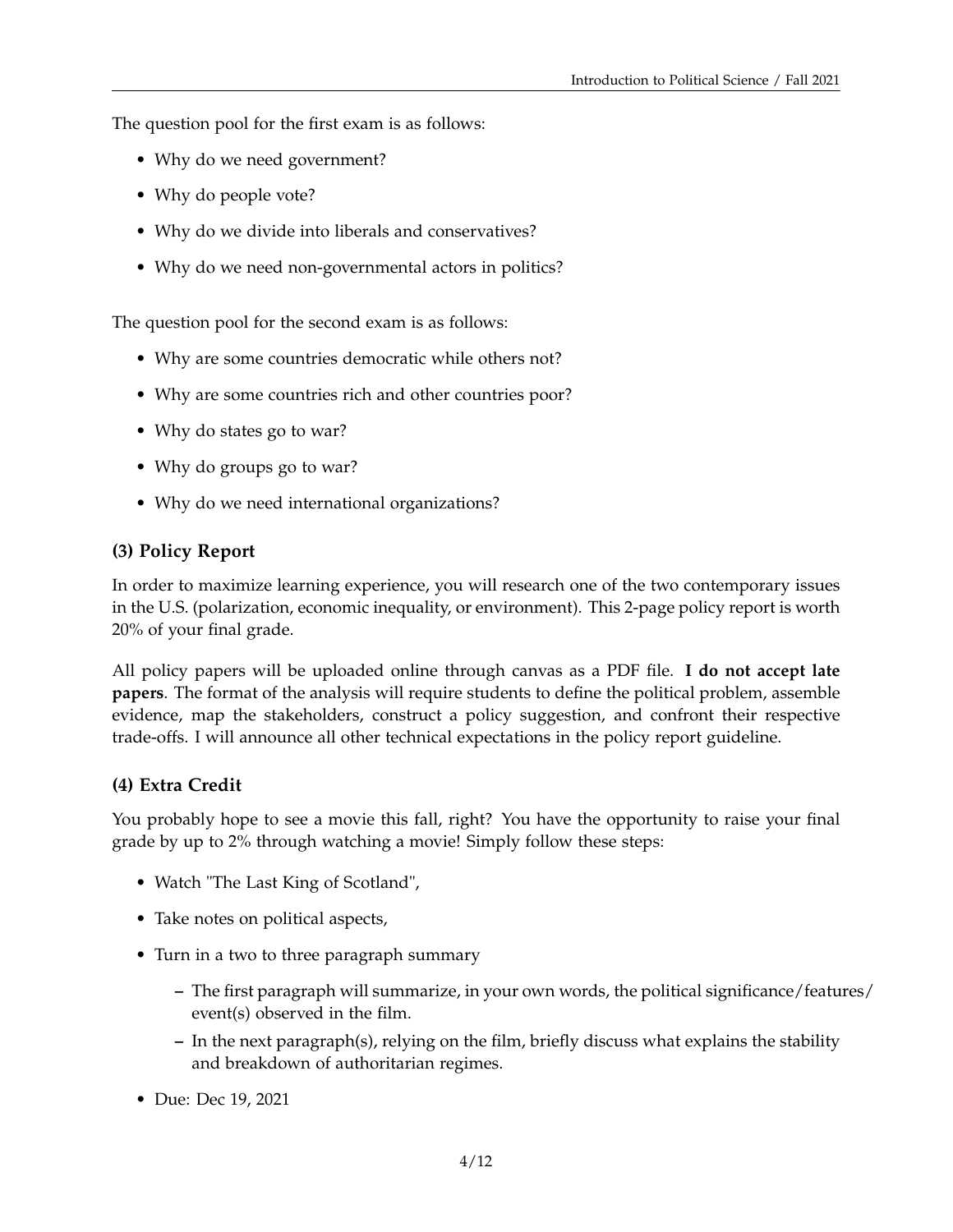# **Grading**

The final course grading will be based upon four parts:

| Presentation         | 10%   |
|----------------------|-------|
| Attendance           | 10%   |
| Exams                | 60%   |
| <b>Policy Report</b> | 20%   |
| Extra Credit         | $2\%$ |
|                      |       |

## **Important Deadlines**

Exam I - October 13, 2021 Exam II - November 29, 2021 Policy Report - December 19, 2021 Extra Credit - December 19, 2021

## **Letter Grade Distribution**

| $>= 93.00$                       | $\mathbf{A}$ | $  73.00 - 76.99 \text{ C}$         |    |
|----------------------------------|--------------|-------------------------------------|----|
|                                  |              | $90.00 - 92.99$ A- 70.00 - 72.99 C- |    |
| $87.00 - 89.99$ B+               |              | $  67.00 - 69.99   D+$              |    |
| $83.00 - 86.99$ B                |              | $63.00 - 66.99$ D                   |    |
| $80.00 - 82.99$ B-               |              | $  60.00 - 62.99   D -$             |    |
| $77.00 - 79.99$ C+ $  \le 59.99$ |              |                                     | E. |

## **Pass-Fail Option**

Students who take this course under the Pass/Fail option must receive a grade of C or better in order to obtain a Pass on their final grade. A final grade of "incomplete" will only be given under exceptional circumstances and is solely at the discretion of Instructor Orhan. However, students may submit their thought papers early.

## **Make-ups**

As a general rule, make-ups for any course requirements will not be given. Students who miss requirements because of scheduled activities of an official University student organization, a religious holiday, or a verifiable illness should contact Instructor Orhan in advance so that alternative arrangements can be made.

For additional information about the UWM University policies see the Secretary of the University web site at: (<http://www.uwm.edu/Dept/SecU/SyllabusLinks.pdf>).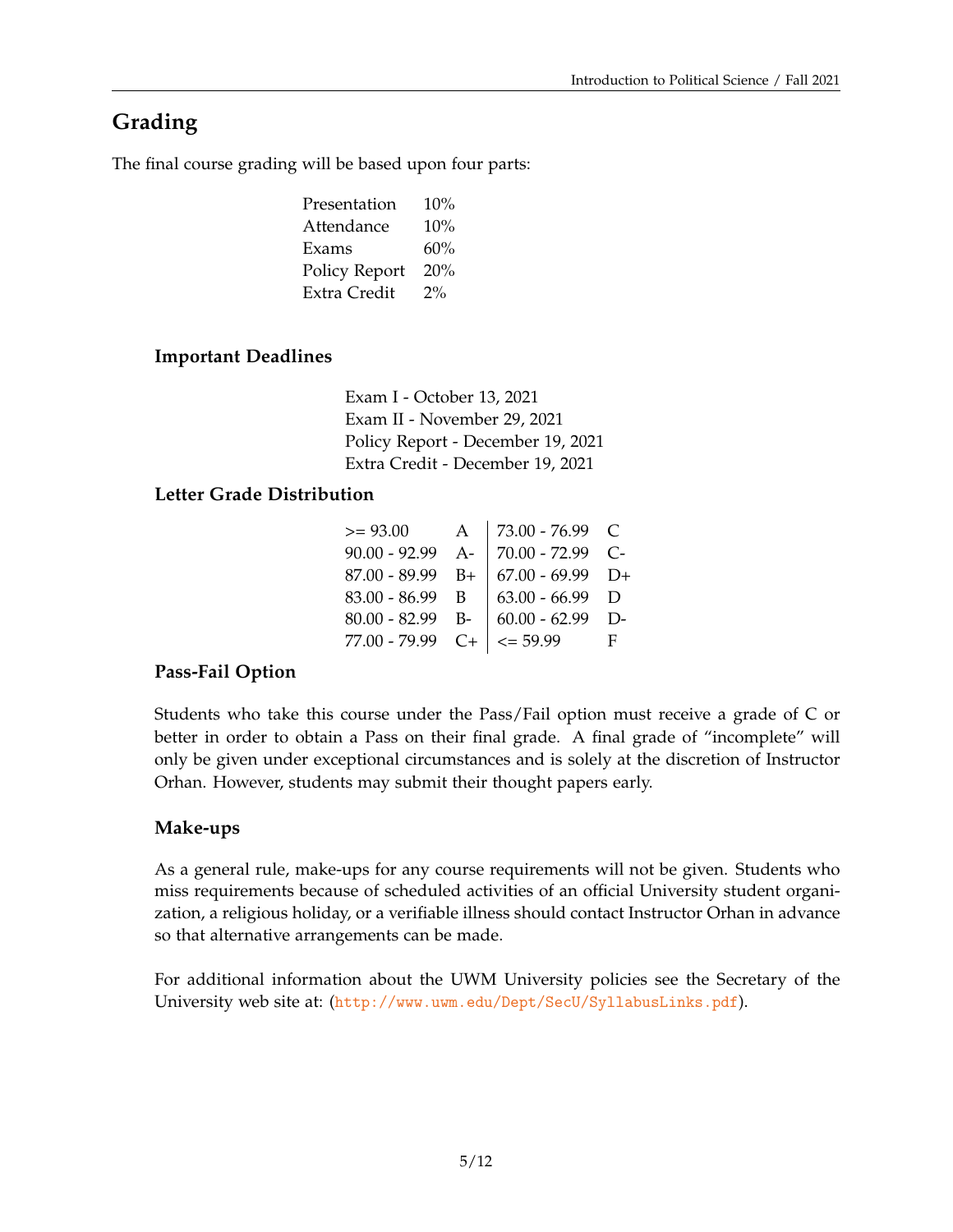## **Attendance**

Students who regularly attend will receive the highest attendance grades. If you miss a section, you will receive credit as if you participated in that section if and only if: (1) you missed the section for reasons beyond your control, i.e. illness, scheduled athletic event, or family emergency (see also COVID-19 Policies below); (2) you notify your instructor prior to the scheduled section or demonstrate why advance notification was impossible; and (3) you write a one-page commentary on the lecture video for that section and submit it electronically to your instructor by 11:59 p.m. on the Friday following the section you missed. The one-page commentary will count as your attendance for the week.

## **Instructor Availability**

If you would like to meet with me or Cassidy Jeann Welch, feel free to contact us via email and make an appointment. Teams meeting is available. Email is a convenient way to continue contact between instructor and student. You should take advantage of this opportunity but should also do so in a professional manner. Please refer to the document, Email Etiquette, (uploaded to Canvas) to understand how to write a professional email.

## **Statement of Respect**

This introductory class will provide various opportunities students to interact with other students. This class will represent a diversity of individual beliefs, backgrounds, and experiences. In doing so, all the class discussions are expected to be civil, rational, and respectful of others' opinions. Please do not intimidate, patronize, or ridicule anyone else during the course of class activities.

## **Classroom Policies**

No form of academic dishonesty will be tolerated. UWM has detailed its policies on academic integrity (<https://uwm.edu/deanofstudents/conduct/academic-misconduct/>). You should acquaint yourself with policies concerning cheating, fabrication, plagiarism, and academic interference. Any submission of work in this course constitutes a certificate that the work complies with university policies on academic integrity.

I take plagiarism and academic misconduct very seriously. Not knowing that you were committing academic misconduct is not a valid defense; it is my understanding that you will learn the rules or ask me. Consider this your only warning.

Any student with disabilities of any kind (e.g. physical, learning, psychiatric, systemic, vision, hearing, etc.) who needs to arrange reasonable accommodations should contact Instructor Orhan and the Accessibility Resource Center (<https://uwm.edu/arc/>, Mitchell 112, [archelp@uwm.edu,](mailto:archelp@uwm.edu) 414-229-6287) at the beginning of the course. In addition, students can refer to [https://uwm.edu/](https://uwm.edu/secu/syllabus-links/) [secu/syllabus-links/](https://uwm.edu/secu/syllabus-links/) for more detailed information on university-wide policies.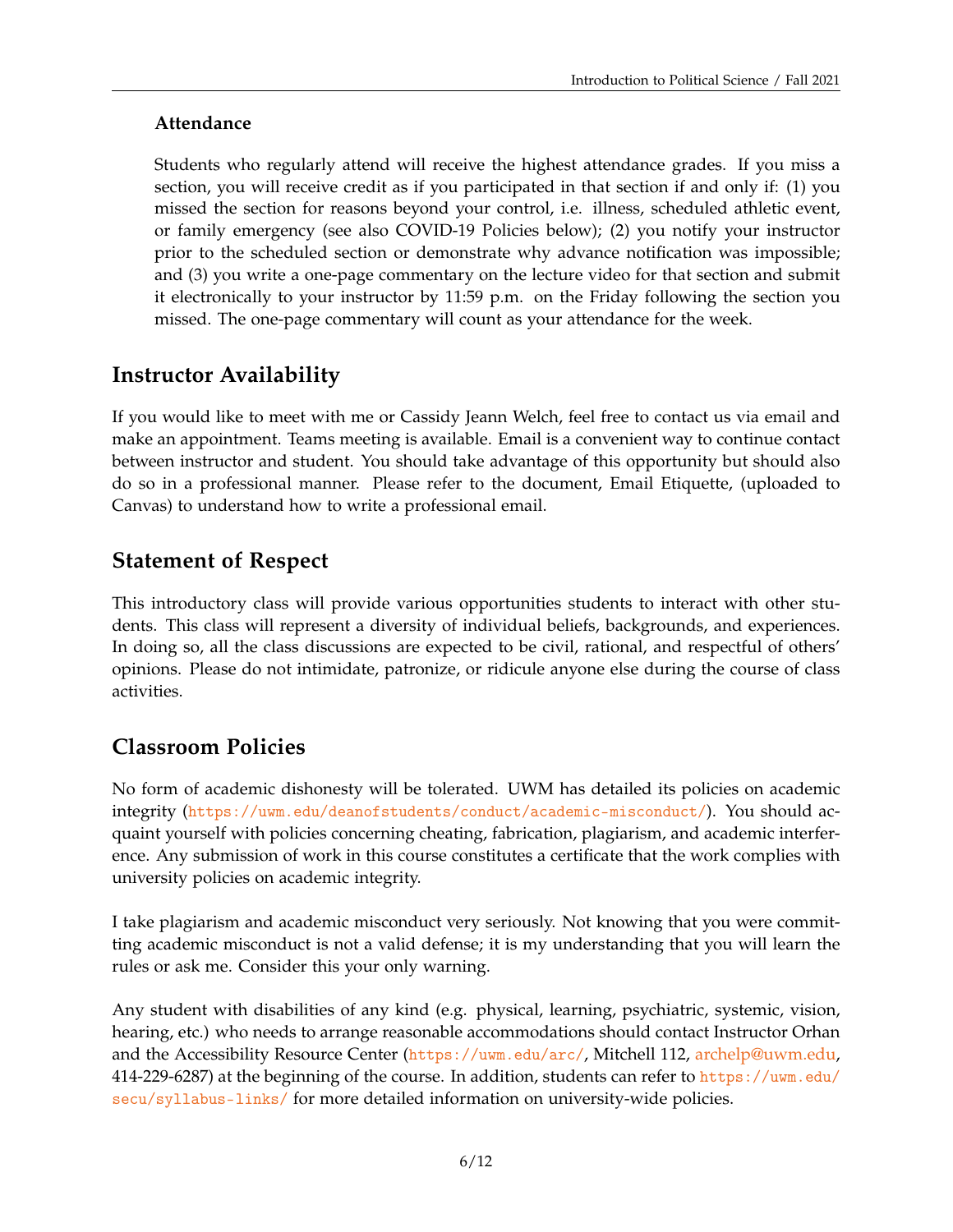# **COVID-19 Policies and Accommodations**

UWM has implemented reasonable health and safety protocols, taking into account recommendations by local, state and national public health authorities, in response to the COVID19 pandemic. As a member of our campus community you are expected to abide by the Panther Community Health and Safety Standards and the Interim COVID-Related Health Safety Rules (SAAP 10- 12), which were developed in accordance with public health guidelines. These standards apply to anyone who is physically present on campus, UWM grounds, or participating in a UWM sponsored activity. Please visit (<https://uwm.edu/coronavirus/>

With respect to instructional spaces (classrooms, labs, performance spaces, etc.):

- Six-foot social distancing must always be maintained.
- Masks are always required on campus, with limited exceptions—environments where hazards exist that create a greater risk by wearing a mask (for example, when operating equipment in a lab with the risk of a mask strap getting caught in machinery, or when flammable materials are being used).
- A student who comes to class without wearing a mask will be asked to put on a mask or to leave to get one at a mask handout station. Failure to do so could result in student conduct processes.
- You should check daily for COVID symptoms by completing the self-check at ([https://](https://uwm.edu/coronavirus/symptom-monitor/) [uwm.edu/coronavirus/symptom-monitor/](https://uwm.edu/coronavirus/symptom-monitor/). Symptoms may appear 2-14 days after exposure to the virus and include fever, cough, or shortness of breath or difficulty breathing. See the CDC's Website for more information about COVID-19 symptoms.

Students who test positive for or who are diagnosed based on symptoms with COVID-19 should complete this Dean of Students form:

[https://cm.maxient.com/reportingform.php?UnivofWisconsinMilwaukee&layout\\_id=4](https://cm.maxient.com/reportingform.php?UnivofWisconsinMilwaukee&layout_id=4).

By doing so, students will get information on resources, help UWM identify individuals they may have come into contact with on campus so that UWM can work with the local health department, and allow UWM to clean campus areas you visited as appropriate.

## *COVID Attendance Policy*

Do not attend class if you have COVID-19, if you are experiencing symptoms consistent with COVID-19, if you have been in close contact with others who have symptoms, if you need to care for an individual with COVID-19, or have other health concerns related to COVID-19.

Students who miss class due to the above conditions will not be penalized for their absence and will not be asked to provide formal documentation from a healthcare provider.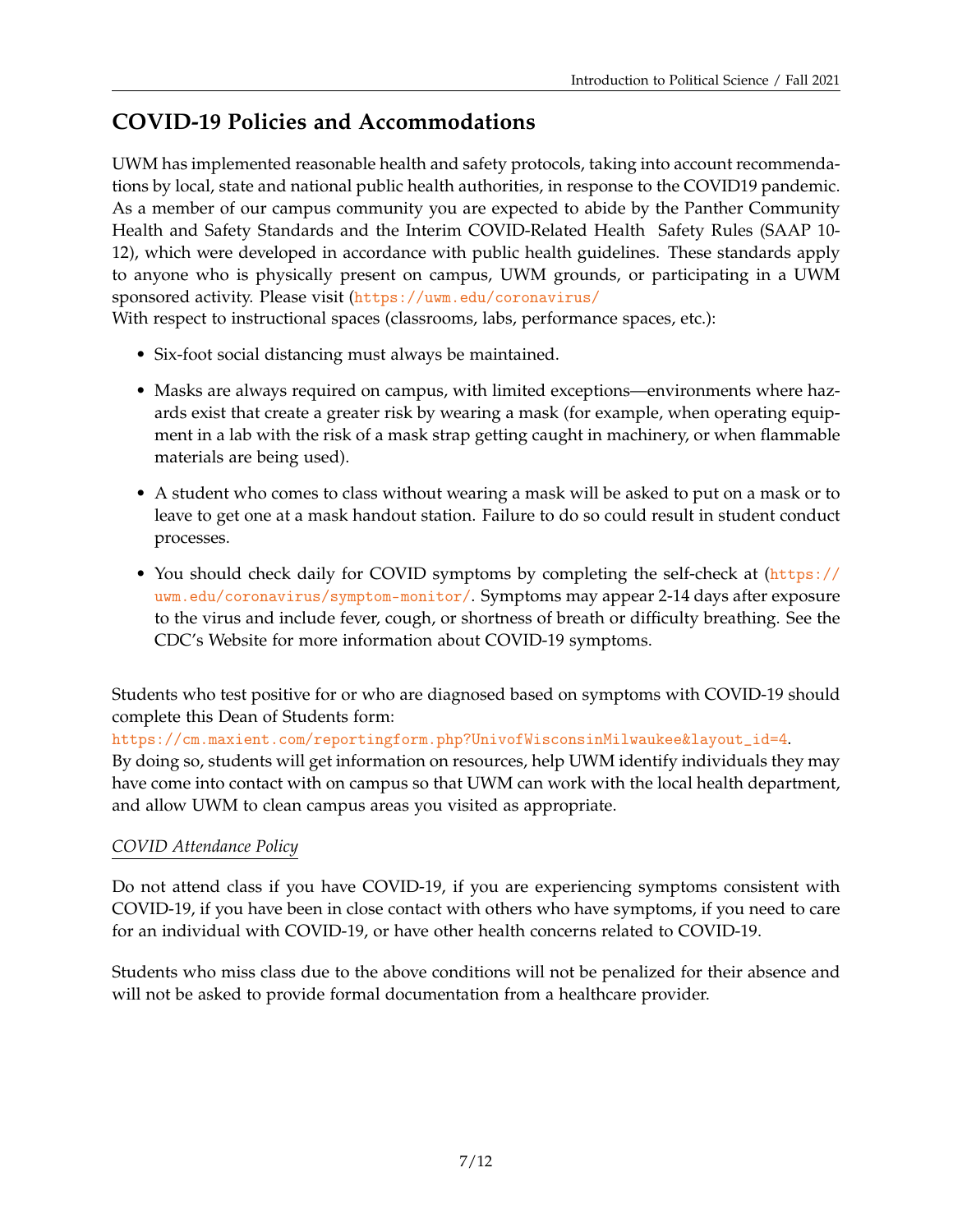If you are unable to attend class, take the following steps.

- Notify me in advance of the absence or inability to participate.
- Participate in class activities online and submit assignments electronically, to the extent possible.
- Reach out to me if illness will require late submission or other modifications to deadlines.
- If remaining in a class and fulfilling the necessary requirements becomes impossible due to illness or other COVID-related circumstances, contact me to discuss other options.

As your instructor, I will trust your word when you say you are ill, and in turn, I expect that you will report the reason for your absences truthfully.

#### *Face-to-Face Class Recording*

Depending on how our class unfolds, some of our class sessions may be audio-visually recorded for students who are unable to attend in person due to COVID-related issues. Students who participate during an in-person class session are agreeing to have their audio/video or image recorded.

#### *Potential for Reversion to Fully Online Instruction*

Changing public health circumstances for COVID-19 may cause UWM to move to fully online instruction at some point during the semester. UWM will communicate with students about moving to fully online instruction if the situation develops.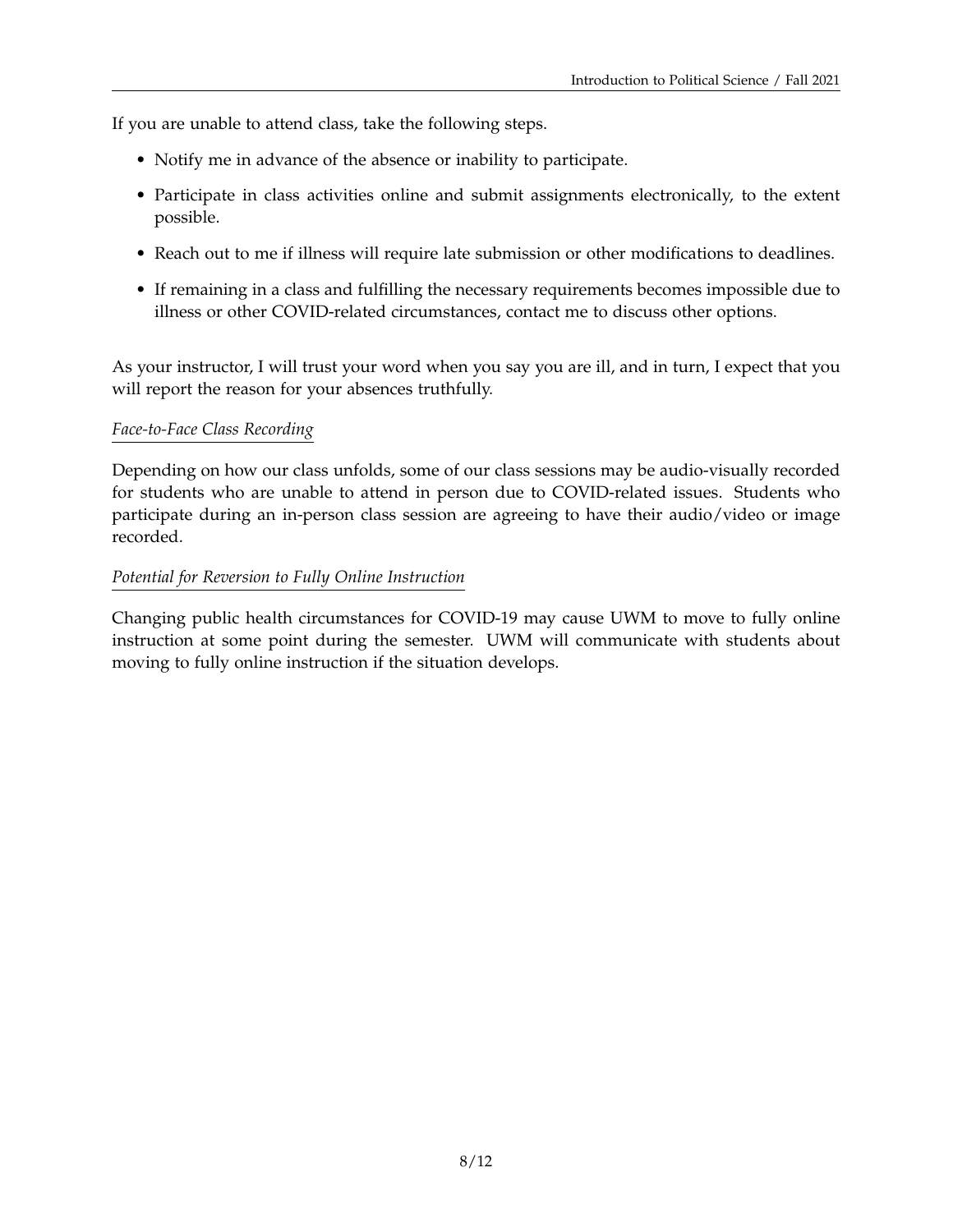## **Detailed schedule and weekly learning goals**

The topics covered this semester and readings required for each appear below. The material in this class will unlock at the start of each unit.

### **UNIT 1: THE SCIENCE OF POLITICS**

#### **WEEK 1**

- **09 / 06, LABOR DAY (No Class)**
- **09 / 08, What is political science? How do we scientifically study politics?**
	- **–** Cameron, Charles. (2009) "What is Political Science?" In *A Quantitative Tour of the Social Science*, ed. Andrew Gelman and Jeronimo Cortina. Cambridge University Press, 207–222.

#### **UNIT 2: HOW DO WE GOVERN OURSELVES?**

#### **WEEK 2**

- **09 / 13, Why do we need government?**
	- **–** Tilly, Charles. 1985. "War Making and State Making as Organized Crime." In *Bringing the State Back In*, ed. Peter Evans, Dietrich Rueschemeyer and Theda Skocpol. Cambridge University Press, 169-191.
- **09 / 15, Discussion:** Do protests work?

#### **WEEK 3**

- **09 / 20, Why do people vote?**
	- **–** Sarlamanov, Kire, and Aleksandar Jovanoski 2014. "Models of voting." *Researchers World* 5 (1): 16-24.
- **09 / 22, Discussion:** Is it rational for an individual citizen to vote?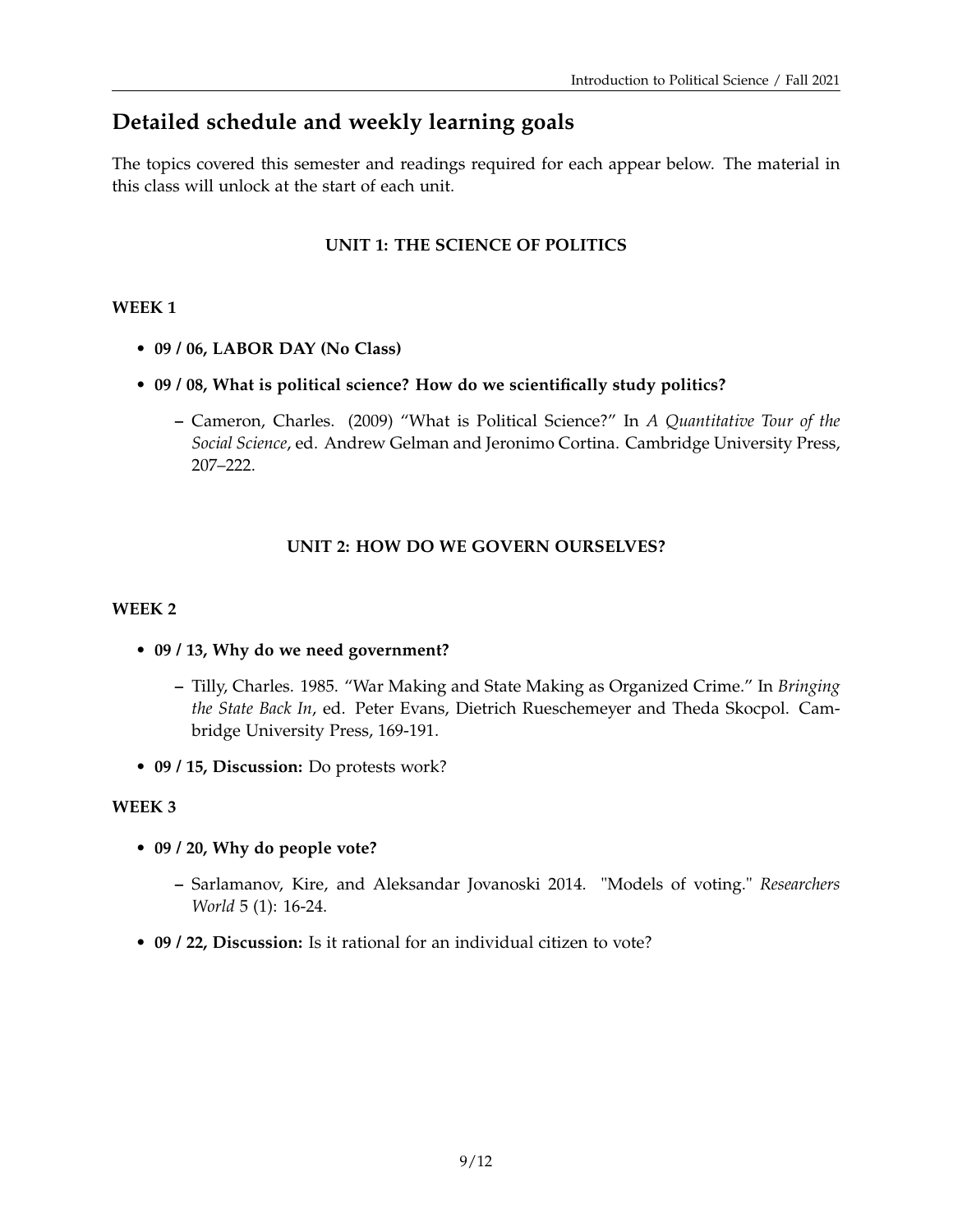#### **WEEK 4**

- **09 / 27, Why do we divide into liberals and conservatives?**
	- **–** Lee, Ben and Kim Knott 2020. How And Why Ideologies Are Shared And Learned (<https://crestresearch.ac.uk/resources/how-and-why-ideologies-are-shared-and-learned/>).
- **09 / 29, Discussion:** Do ideologies still matter?

#### **WEEK 5**

- **10 / 4, Discussion:** Is lobbying a problem?
- **10 / 6, Why do we need non-governmental actors in politics?**
	- **–** *How do citizens connect with their government?*, UShistory.org ([https://www.ushistory.](https://www.ushistory.org/gov/5.asp) [org/gov/5.asp](https://www.ushistory.org/gov/5.asp)

#### **WEEK 6**

- **10 / 11, Methodological Class: Dependent and Independent Variables**
- **10 / 13, Exam I**

#### **UNIT 3: BIG QUESTIONS IN THE STUDY OF POLITICS**

#### **WEEK 7**

- **10 / 18, Why are some countries democratic while others not?**
	- **–** Wucherpfennig, Julian, and Franziska Deutsch. 2009. "Modernization and Democracy: Theories and Evidence Revisited." *Living Reviews in Democracy* 1-9.
	- **–** Ross, Michael L.. 2001. "Does Oil Hinder Democracy?" *World Politics* 53 (3): 325–337.
	- **–** Fish, M. Steven. 2002. "Islam and Authoritarianism." *World Politics* 55 (1): 4–10.
- **10 / 20, Discussion:** Is American democracy in decline?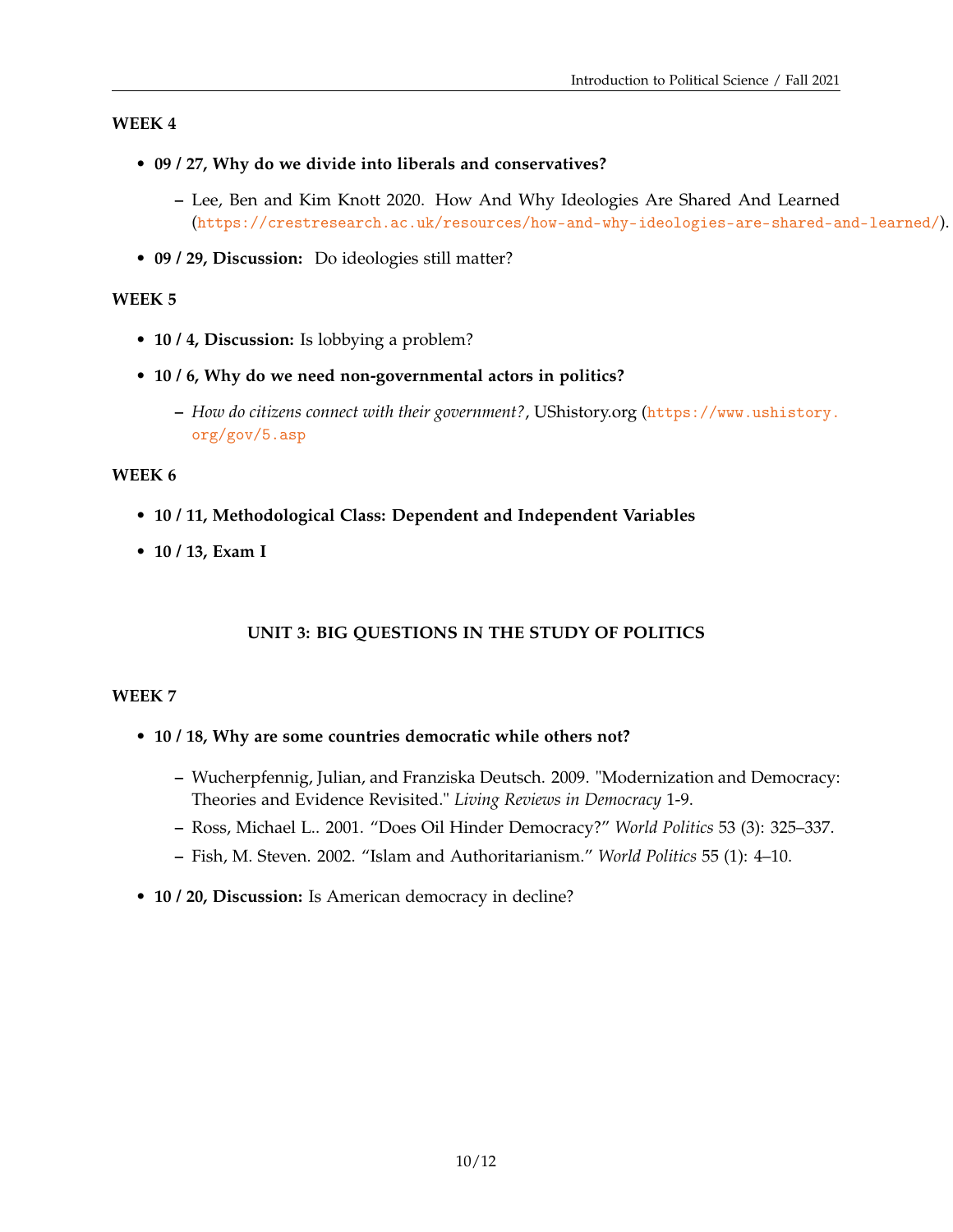#### **WEEK 8**

#### • **10 / 25, Why are some countries rich and other countries poor?**

- **–** Sachs, Jeffrey D., Andrew D. Mellinger, and John L. Gallup. 2001. "The Geography of Povertyand Wealth." *Scientific American* 284 (3): 70–75
- **–** Acemoglu, Daron. 2003. "Root Causes: A Historical Approach to Assessing the Role of Institutions in Economic Development." *Finance and Development* 40 (2): 26–30.
- **–** Acemoglu, Daron, Simon Johnson, and James A. Robinson. 2001. "The Colonial Origins of Comparative Development: An Empirical Investigation." *The American Economic Review* 91 (5): 1369–1377.
- **10 / 27, Discussion:** Is globalization good or bad?

#### **WEEK 9**

- **11 / 01, Why do states go to war?**
	- **–** Fearon, James. 1995. "Rationalist Explanations for War." *International Organization* 49(3): 379–383.
	- **–** Maoz, Zeev, and Bruce Russett. 1993. "Normative and Structural Causes of Democratic Peace,1946-1986." *The American Political Science Review* 87 (3): 624–627.
	- **–** Mueller, John. 2009. "War Has Almost Ceased to Exist: An Assessment." *Political Science Quarterly* 124 (2): 297–321.
- **11 / 03, Discussion:** Can wars ever be just?

#### **WEEK 10**

- **11 / 08, Why do groups go to war?**
	- **–** Sambanis, Nicholas. 2001. "Do ethnic and Nonethnic Civil Wars Have the Same Causes?" *Journal of Conflict Resolution* 45 (3): 259–268.
- **11 / 10, Discussion:** Do Terrorists Win?

#### **WEEK 11**

- **11 / 15, Why do we need international organizations?**
	- **–** March, James G., and Johan P. Olsen. 1998. "The Institutional Dynamics of International Political Orders." *International Organization* 52 (4): 943–969.
	- **–** Hurd, Ian. 1999. "Legitimacy and Authority in International Politics." *International Organization* 53 (2): 379–408.
- **11 / 17, Discussion:** Do international institutions matter?